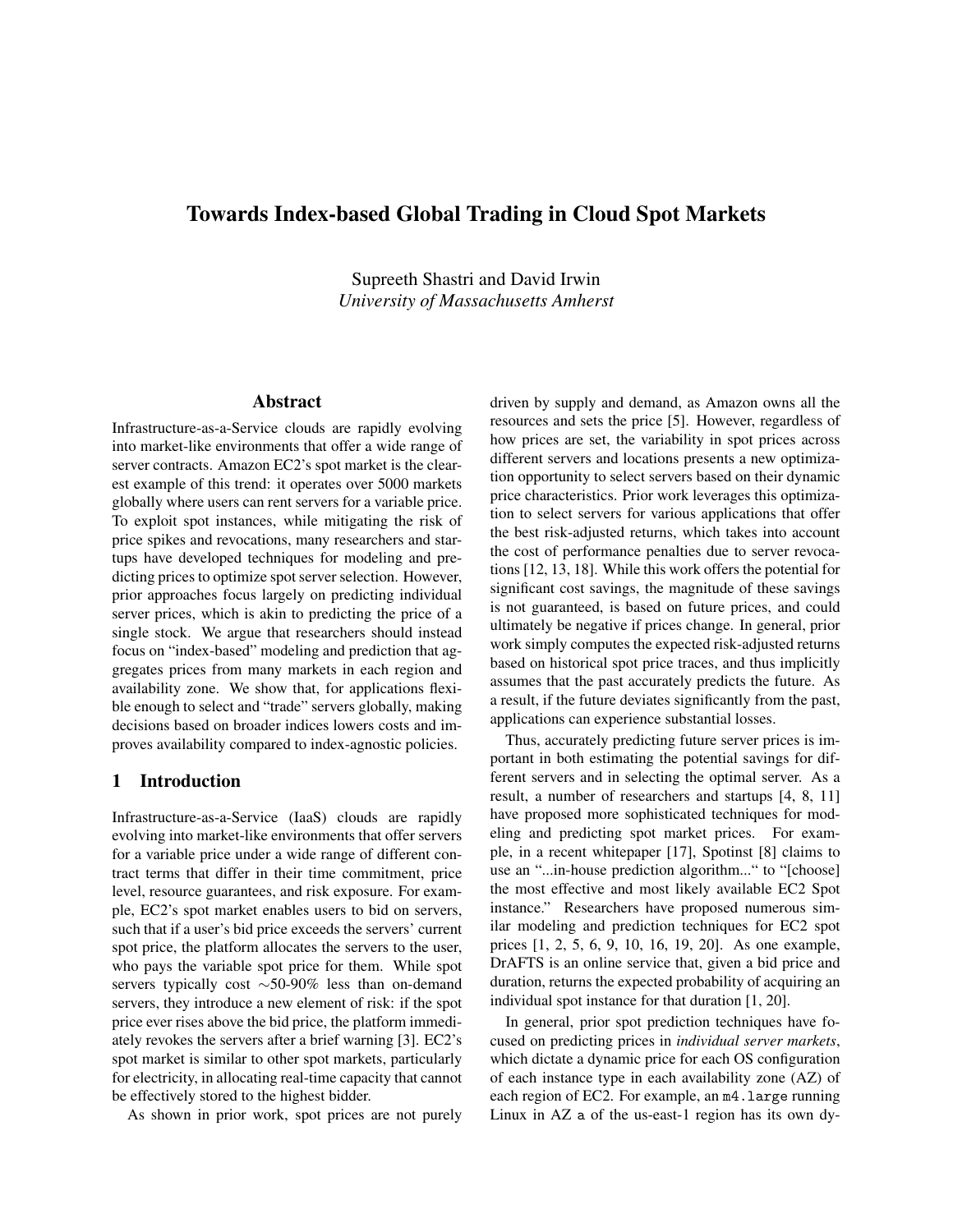namic spot price, which is distinct from other server configurations and types in other AZs and regions. In aggregate, there are  $\sim$ 5000 individual server markets across EC2's global platform. Modeling and predicting the behavior of each of these markets presents multiple challenges. In particular, unlike prices in electricity spot markets, which correlate with weather metrics, such as temperature, and other routine behavioral patterns, e.g., days versus nights, it is less clear if server spot prices correlate with any easily-measured external variables. As a result, price prediction techniques are inherently limited, as the primary information they leverage for prediction is historical prices. In addition, there is no guarantee a one-size-fits-all model exists, as price characteristics are based on local supply/demand conditions that may differ across individual server markets, just as individual stock prices may exhibit widely different characteristics.

Investors face similar issues in financial markets when making investment decisions. Since predicting individual stock prices is challenging, investors base investment decisions, in part, on the characteristics of broader market indices, such as the Dow Jones Industrial, the S&P 500, and the NASDAQ. This paper's hypothesis is that, rather than focus exclusively on predicting prices for individual server markets to guide decision-making, cloud users should also make decisions, in part, based on these broader market indices. This is especially true for applications that are not geographically constrained and are flexible enough to "trade" resources as prices change, i.e., migrate from one server to another. For these flexible applications, any individual server's price is not particularly important, as it can simply trade servers if the price rises too high (or the price of another server drops). As we discuss, accurate price predictions for individual servers are important only if applications are inflexible and must commit to a server for their entire execution.

We provide initial evidence to support our hypothesis by analyzing and characterizing various spot market indices in EC2. We define indices based on the entire market, each region, and each AZ, and show how their broad characteristics differ with respect to each other and to individual server prices. Then, to demonstrate the benefits of index-based global trading, we compare policies that select servers globally based on their individual price characteristics versus selecting them based on their broader index. We show that, since there are non-trivial costs associated with migrating between AZs and regions, selecting a server based on its AZ's index can yield lower costs and higher availability relative to selecting based on individual server prices. In addition, we also show that the aggregated price of these indices is significantly less volatile (and thus more predictable) than individual server market prices, further motivating index-based trading for flexible applications.



Figure 1: *Overhead of migrating 10GB EBS disk in EC2.*

#### 2 Index-based Market Analysis

Our hypothesis is that users should make decisions on which spot server to request based, in part, on broad market indices, rather than the price characteristics of individual spot servers. Our hypothesis is especially applicable to "flexible" applications that are not geographically constrained, capable of trading servers as prices change, and resilient to revocations, i.e., they are either stateless or employ fault-tolerance mechanisms to enable restarting on a new server. For these flexible applications, any individual server's price is not particularly important, as it can simply trade servers if the price rises too high (or the price of another server drops). Individual server price predictions *are* important for inflexible applications that are incapable of trading servers and are intolerant to revocations. Inflexible applications must commit to a particular server and its price for the duration of their execution, and should select the individual server that exhibits the best risk-adjusted returns.

Cloud applications are becoming increasingly more flexible at both the systems- and application-level. Systems-level migration and checkpointing techniques, e.g., for nested virtual machines and resource containers, are rapidly maturing, while application-level faulttolerance mechanisms are already embedded into most "big data" frameworks, e.g., Spark, Naiad, Hadoop, TensorFlow, etc., to handle inevitable failures at large-scales. Since flexible applications can trade servers if prices change, their primary constraint is the overhead to trade, which is largely a function of the size of an application's state and the network's characteristics. For example, a stateless application incurs little trading overhead based only on the delays imposed by the platform's API.

In contrast, if an application maintains persistent disk or memory state, this overhead is significant if a trade crosses an AZ or region, compared to trades within an AZ, as disk volumes are only accessible within an AZ. Trading across AZs and regions requires first migrating the server's disk volumes, e.g., in EC2's Elastic Block Store (EBS), from one AZ to another (by storing the data in S3 and then using EBS's SnapshotCopy function). Figure 1 quantifies the overhead to migrate a 10GB EBS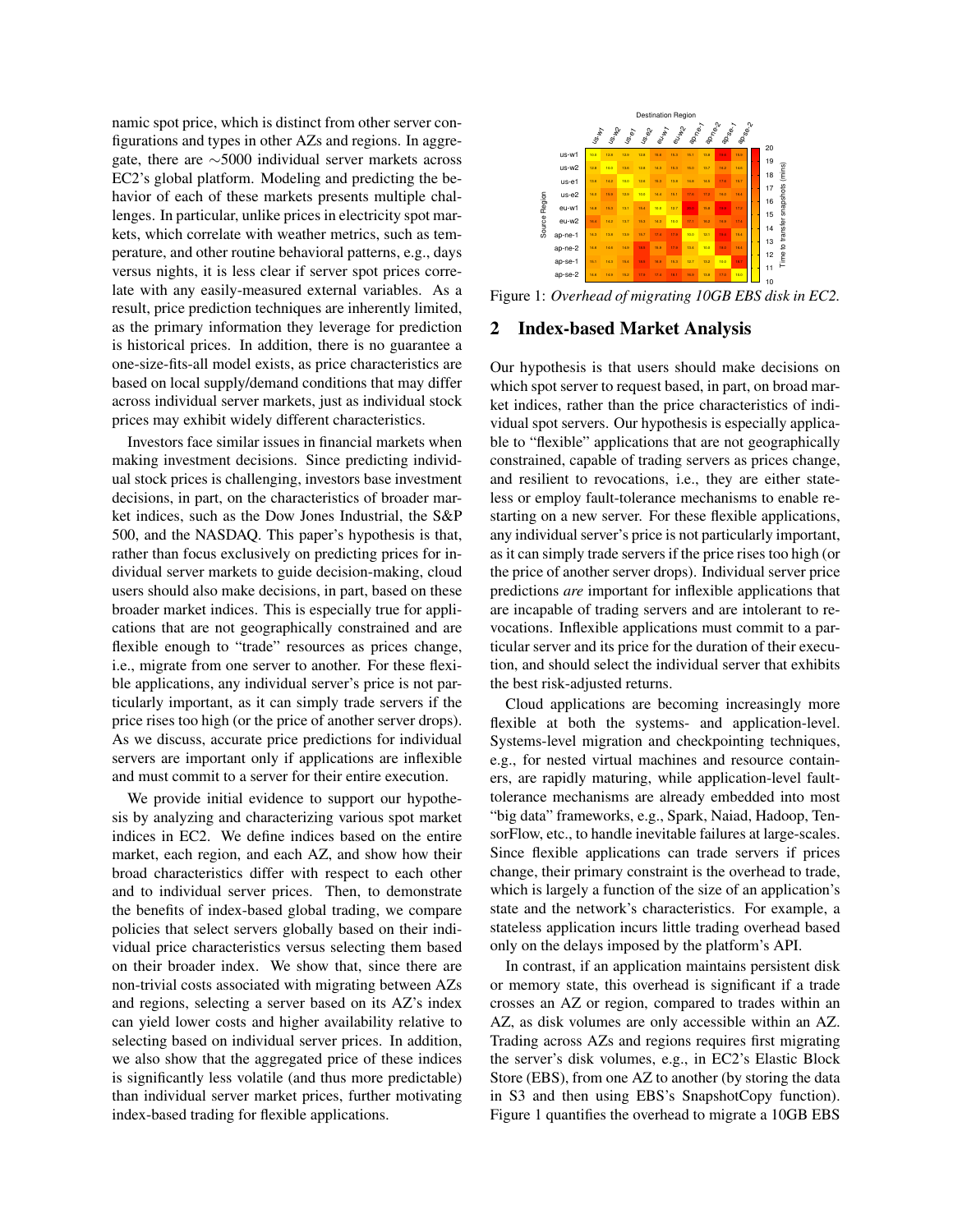

Figure 2: *Market index for all 2287 Linux server markets across all 14 regions in EC2 over the last 2 months.*



Figure 3: *Price of a representative Linux server (r3.4xlarge) across each AZ of the us-east-1 region.*

disk between AZs both within and across regions. The figure shows that, while overhead is variable, it ranges from  $\sim$ 1-2min/GB. In addition, migrating between AZs within a region (indicated by the diagonal from upperleft to lower-right) has  $\sim$ 20-50% less overhead than migrating across regions. In contrast, migrating state within an AZ incurs a small fixed overhead  $(\sim 120s)$  as servers within the AZ can directly mount any EBS volume.

Based on the overheads above, we examine market price indices at the region-, AZ-, and server-level, and characterize their salient attributes. In this paper, we define simple indices across different administrative boundaries, e.g., all of EC2, each region, and each AZ, using the arithmetic mean of the price per ECU-hour for each server normalized by its on-demand price. Note that other indices are also possible, e.g., across each server type or family, and may be relevant to certain classes of applications. For example, stock market indices often use a weighted average based on a company's capitalization or size. Figure 2 shows the global spot market index for Linux servers across all of EC2 over the past 2 months. Here, we plot the price per ECU-hour for all 2287 Linux spot servers across all 14 EC2 regions normalized by the on-demand price per ECU-hour across all Linux servers. Note that, to reduce each graph's size, we only plot the maximum index price each hour. The graph shows that EC2's global spot market is stable, with prices bounded between  $\sim$ 40-60% of the on-demand price with low variance. This differs from the individual server prices in Figure 3, which exhibit "peaky" behavior with long periods of flat prices interspersed with large spikes.

We can also examine the market indices on a regional basis to get an idea each region's overall behavior with respect to the others. While the global spot market index reveals the general state of the market, per-region indices can inform users' choice of regions in the global market. This choice is important based on the overheads



Figure 4: *Select regional spot market indices.*

in Figure 1: since the cost to "trade" within a region is much less than across regions, applications may not be able to exploit low prices in another region. Figure 4 demonstrates that the regional price indices differ widely in both their magnitude and variance. For example, the US regions (top) are highly stable with the us-east-2 index price remaining at  $\sim$ 13% of the ondemand price for nearly the entire two months. In contrast, the EU regions (middle) exhibit much higher overall variance coupled with abrupt phase changes. In euwest-1, the index rose by over  $2 \times$  near January 20th. Such abrupt increases likely reflect internal changes in supply that are not market-driven. We have also found that newer regions often exhibit more volatile prices than older regions, presumably because they are not as wellprovisioned and thus have a higher variance in their idle spot capacity. For example, both eu-west-2 and ca-cent-1, which opened in late 2016, exhibited highly volatile spot prices over the past two months (bottom).

The magnitude of regional spot prices also varies widely. Since on-demand prices vary across regions and we normalize the prices in Figure 4 relative to local ondemand prices, and show the average on-demand price per region in Figure 5 to permit a rough comparison. As the figure shows, not only do us-east-2 and us-west-2 have lower spot prices relative to their local on-demand price, they also have some of the lowest average ondemand prices. Thus, us-east-2 and us-west-2 are much more attractive options than either i) us-east-1 and uswest-1 (which are also stable but have much higher overall prices) or ii) eu-west-2 and ca-cent-1 (which have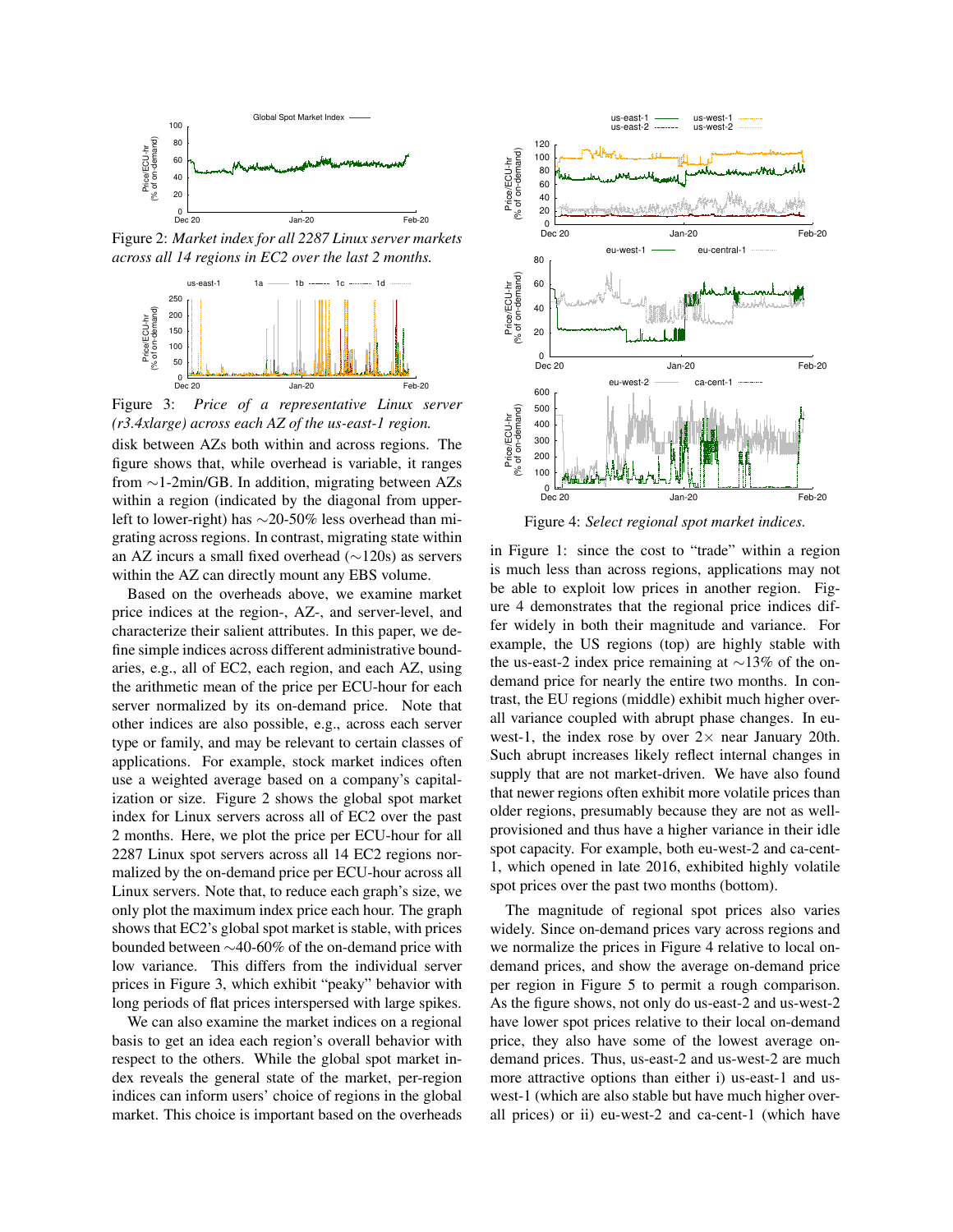

Figure 5: *Average on-demand price in each region.* lower on-demand prices but more volatile spot prices).

Finally, just as per-region indices reveal more detail than the global market index, per-AZ indices provide a deeper breakdown into each region. Figure 6 shows AZlevel indices for us-east-1, us-east-2, and eu-west-1. We see that, while us-east-1's regional index is largely stable, its AZ-level indices are less stable and have a large variation in their magnitude, ranging from a constant 30% of the on-demand price (1e) to over 100% of the on-demand price (1c and 1d).<sup>1</sup> In contrast, in us-east-2, the AZ-level indices are highly correlated and all similar to the regional index. Thus, while both us-east-1 and us-east-2 have similarly stable regional prices, us-east-1 imposes a much higher risk, as it exhibits much higher volatility at the AZ level. Finally, in eu-west-1, we see that the abrupt spike near January 20th was the result of a correlated spike in only two of the AZs (1a and 1b) with one AZ maintaining low and stable prices.

Our analysis confirms the intuition that, in general, the broader the index, the more stable and predictable its future prices. The global spot market index is generally more stable than the regional indices, which are more stable than the AZ-level indices, which are in turn more stable than the individual server markets. Thus, applications should have more confidence over region- and AZ-level decisions compared to decisions based on expectations of individual server prices.

# 3 Comparing Global Trading Policies

We demonstrate the importance of index-based global trading using a generic long-running application in simulation. We assume our application i) has no geographical constraints, ii) is capable of consuming whatever resources are available, and iii) executes within a virtualized environment, such as a nested virtual machine or resource container, that makes it capable of trading servers via transparent systems-level migration. We also assume the application can gracefully handle IP address changes when crossing regions and AZs, and employs fault-tolerance mechanisms, such as replication or checkpointing, to make it robust to revocations. Solutions to enabling these assumptions are well-known, as



prior work on superclouds has resolved many of these "plumbing" issues [7, 15]. We simulate the application's behavior over the past two months using real spot market prices from EC2's 2287 Linux spot markets. To enable trading, we assume the application monitors spot prices in each of these Linux spot markets, and includes a trading policy that dynamically migrates as prices change to the server with the lowest current price per ECU. Our simulation accounts for the overhead of trading across AZs and regions based on Figure  $1<sup>2</sup>$  We define multiple global and local trading policies, as outlined below.

• Market-based No Trading selects the individual spot server across the global market with the highest Sharpe ratio below, which is a standard measure for estimating an asset's risk-adjusted returns: for an asset *i*, it is the ratio of the expected difference between the asset's returns  $R_i$  and the risk-free returns  $R_{free}$ divided by the standard deviation of the returns  $\sigma_i$ . In this case, the on-demand price captures the riskfree returns. As in nearly all prior work on spot instances, this policy commits to its chosen server and never trades, regardless of price changes.

$$
S_i = \frac{E[R_i - R_{free}]}{\sigma_i} \tag{1}
$$

• Market-based Local Trading selects the individual spot server in the global market with the lowest price per ECU, and then actively trades *within that server's AZ* to ensure it always runs on the server with the

<sup>&</sup>lt;sup>1</sup>Note that this analysis includes spot prices that are  $10\times$  the ondemand price in the index price. However, since  $10 \times$  the on-demand price is the maximum bid, these spot servers are effectively unavailable.

 $2$ Note that the cost to migrate the 10GB state across regions (at \$0.20) is negligible compared to the average time between trades.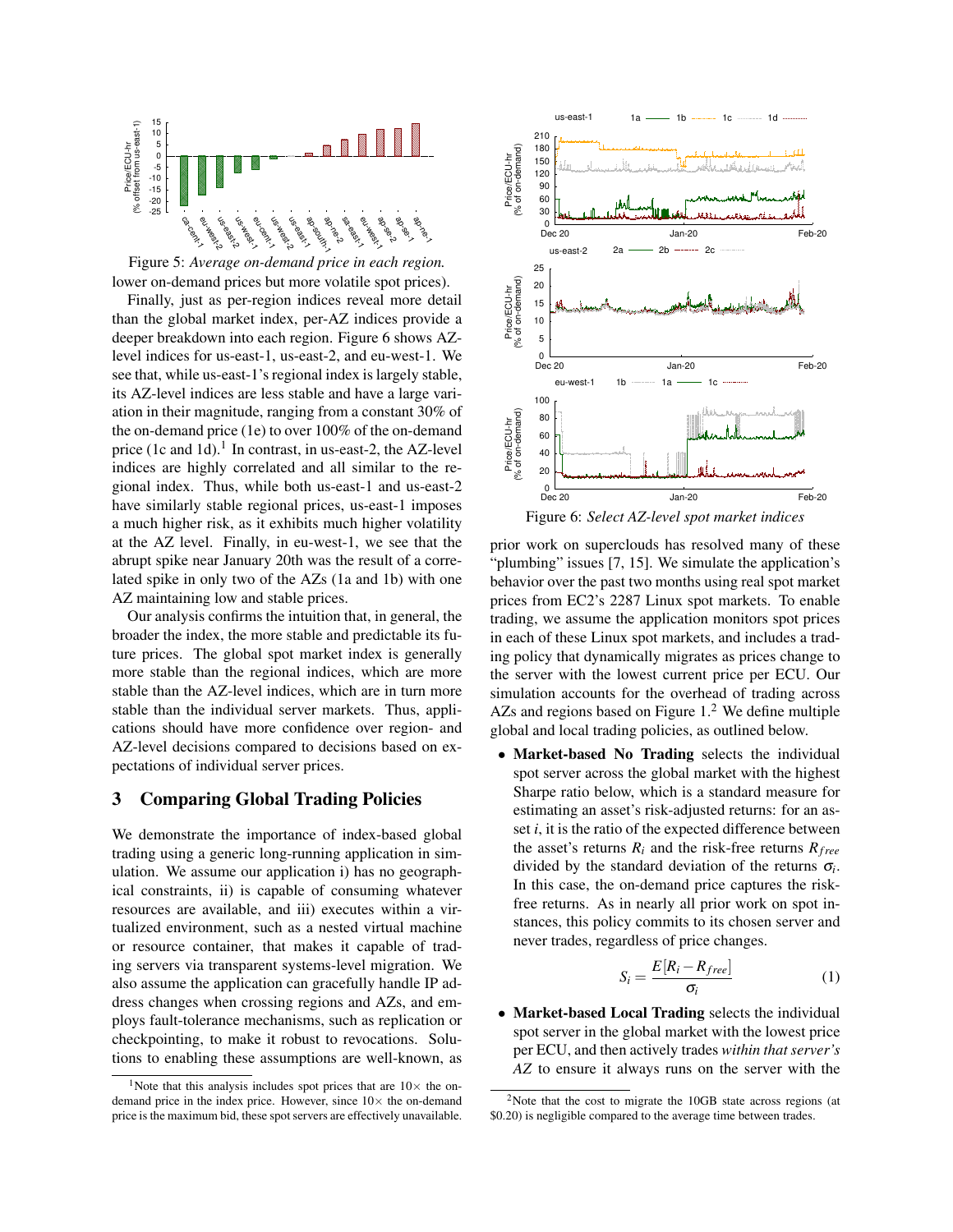

Figure 7: *Comparison of cost and availability for our generic application using each of our four policy variants.*

lowest price per ECU. Thus, this policy avoids any trading overheads from crossing AZs and regions.

- *•* Market-based Global Trading selects the spot server in the global market with the lowest price per ECU, and then actively trades *across the global market* to ensure it always runs on the server with the globally lowest price per ECU. The policy incurs the trading overheads from crossing AZs and regions.
- *•* Index-based Global Trading first selects the AZ with an index having the highest Sharpe ratio, then selects the individual spot server in that AZ with the lowest price per ECU, and finally actively trades *within that server's AZ* to the server with the lowest price per ECU. As shown in Figure 4, the AZ with the highest current Sharpe ratio in EC2 is us-east-2.

Note that incorporating risk, in this case using the Sharpe ratio, is most important when committing to a subset of markets (either the individual server market in the first bullet or the AZ in the last bullet). Considering risk is much less important when actively trading, as the application often migrates before revocations ever occur.

Figure 7 shows both the overall cost (left) and availability (right) of running our generic application over the two month period. The cost is normalized as a percentage of the No Trading policy to illustrate the benefits of actively trading servers as market prices change. As mentioned above, this No Trading policy is similar to policies in prior work, which commit to spot servers and only select a new server after a revocation [12, 14, 18, 21]. Since spot prices for individual servers are generally stable, revocations are rare, and thus there are few opportunities for selecting a new server in prior work. However, given the large number of individual server markets, the lowest cost server (across the global market, region, or AZ) actually changes quite frequently. Thus, policies that actively trade servers can reduce their costs relative to policies that do not actively trade. As the figure shows, the No Trading policy incurs a higher cost than all of the active trading policies.

The figure also shows that the Market-based Local Trading policy incurs a much higher cost than the Market-based Global Trading policy. Since the local trading policy only trades within its own AZ to eliminate trading overhead, it cannot take advantage of low prices in other AZs. In general, the individual server in the global market that has the best combination of price and risk, as measured by the Sharpe ratio, is not necessarily contained in the AZ with the best combination. Overall, the Market-based Global Trading policy achieves the lowest cost, even when accounting for its high trading overhead, as it always actively migrates to the globally least-cost server. In comparison, the index-based global trading policy, which commits to the AZ with the highest Sharpe ratio, but then restricts itself to intra-AZ trading to mitigate trading overhead, incurs only a slightly higher cost than the Market-based Global Trading policy.

To quantify availability, we assume the application is unavailable when trading servers according to the benchmarks in Figure 1 with intra-AZ trades incurring an unavailability of two minutes. The figure shows that, while the Market-based Global Trading policy has the lowest cost, it also has the lowest availability (1 nine) due to the high trading overhead imposed by frequently crossing regions and AZs. While it is costly, the No Trading policy exhibits a slightly higher availability (2 nines), since it never trades and only experiences downtime when its spot price spikes. The Market-based Local Trading policy has the highest availability (4 nines), since it also restricts trades to within its AZ; by actively moving to the lowest-cost server it experiences few price spikes that cause unavailability. However, the policy incurs a high cost, since it selects an initial server based on its price characteristics and not AZ-level characteristics. Finally, in this case, our index-based policy achieves the best of both worlds—a high availability (3 nines) at a low cost by selecting an AZ with an index price that has low magnitude and variability, and then actively trading within it. Of course, the best policy is application-dependent, and varies based on an application's footprint and other availability constraints. We are developing applicationspecific trading policies as part of future work.

### 4 Conclusion

This paper highlights the importance of selecting spot servers based, in part, on broad price indices, rather than individual server prices. While predicting individual server prices is a popular research topic, we argue that it is not particularly important for flexible applications that are capable of actively trading servers. Acknowledgements. This work is supported by NSF grant #1422245 and a Google Faculty Research award.